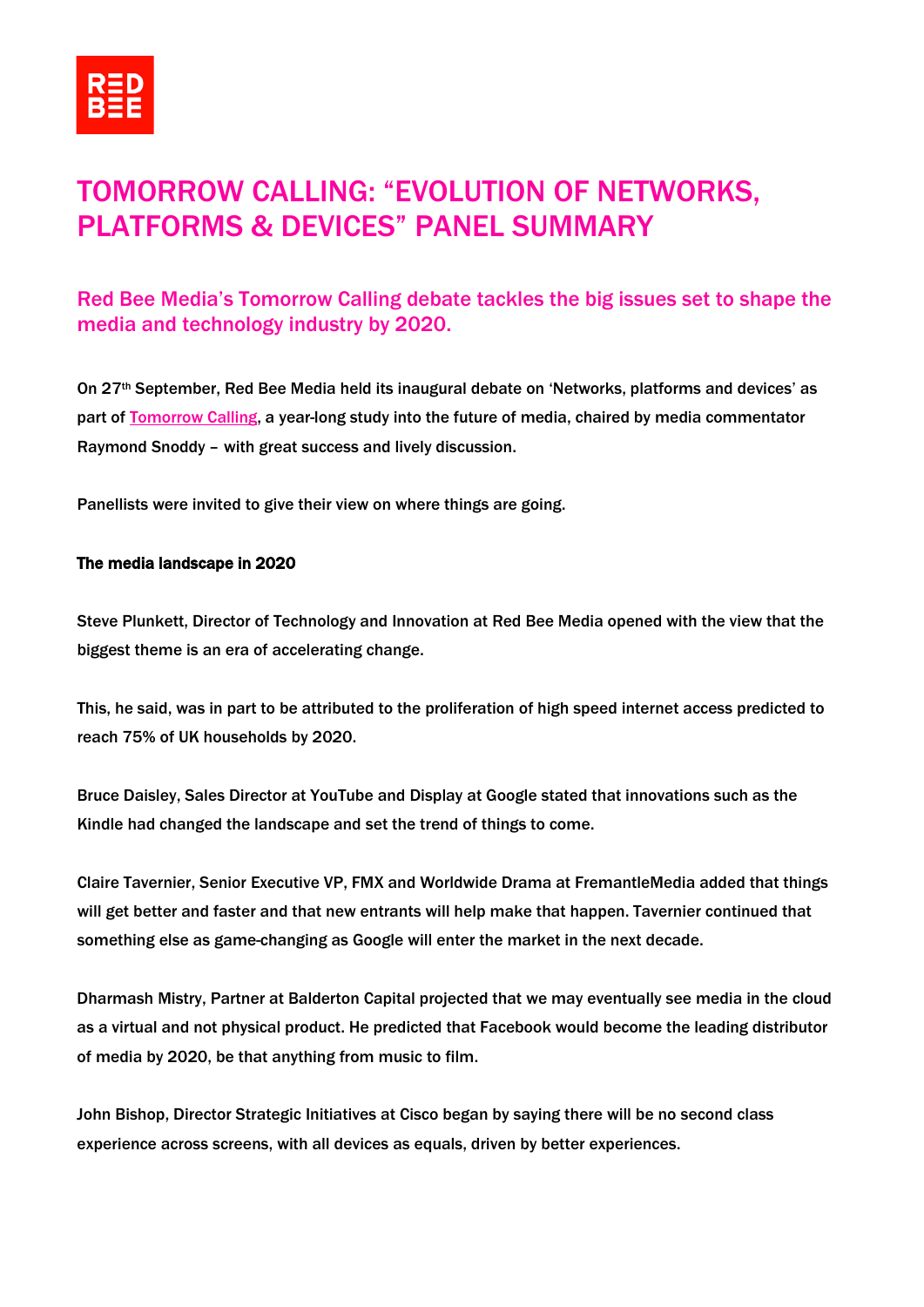Virgin Media's Ian Mecklenburgh, Director, Consumer Platforms and Devices said digital rights was the priority issue to tackle in the next decade, resolving where and when consumers had the right to watch content.

Media commentator, Raymond Snoddy, then instigated debate amongst the panellists.

### The future for connected TVs

Questioning the rate of new technology adoption, Tavernier said that whilst a number of people will get connected TVs, it will take a long time for most to plug them in. She added that the primary use of connected TVs will be for VoD, wherever, whenever and a significant challenge was agreeing a common billing system.

Daisley interjected branding it extraordinary that the biggest screens in the house were not connected. Plunkett said that connected TVs would play a major and ubiquitous role in the future of media, driven by innovation such as Microsoft's Kinetic.

Bishop thought that the most innovation would be away from the TV, saying it has always been regarded as the high-bar but that in the next decade, compared to other devices, it will become the low bar, and potentially this change will come about very quickly.

### Mobile and tablet devices

On devices, Plunkett confirmed that tablets had a vital role to play. He said that mobiles were too small for long-form viewing, that computers were too cumbersome but that tablets occupied a sweet spot.

Fighting the corner for traditional broadcasting, Tavernier said she found it hard to believe that linear had no future when over 12m people tune in to watch a programme. She said this brought a lot of value and was not going to go away.

Daisley concurred saying that ITV had got its mojo back and asked if we could see a world without it.

### Search and discovery

Turning to search, Bishop said that search will play a far greater role in how viewers find programmes, down to enabling viewers to pull specific, smaller viewing segments from long form content.